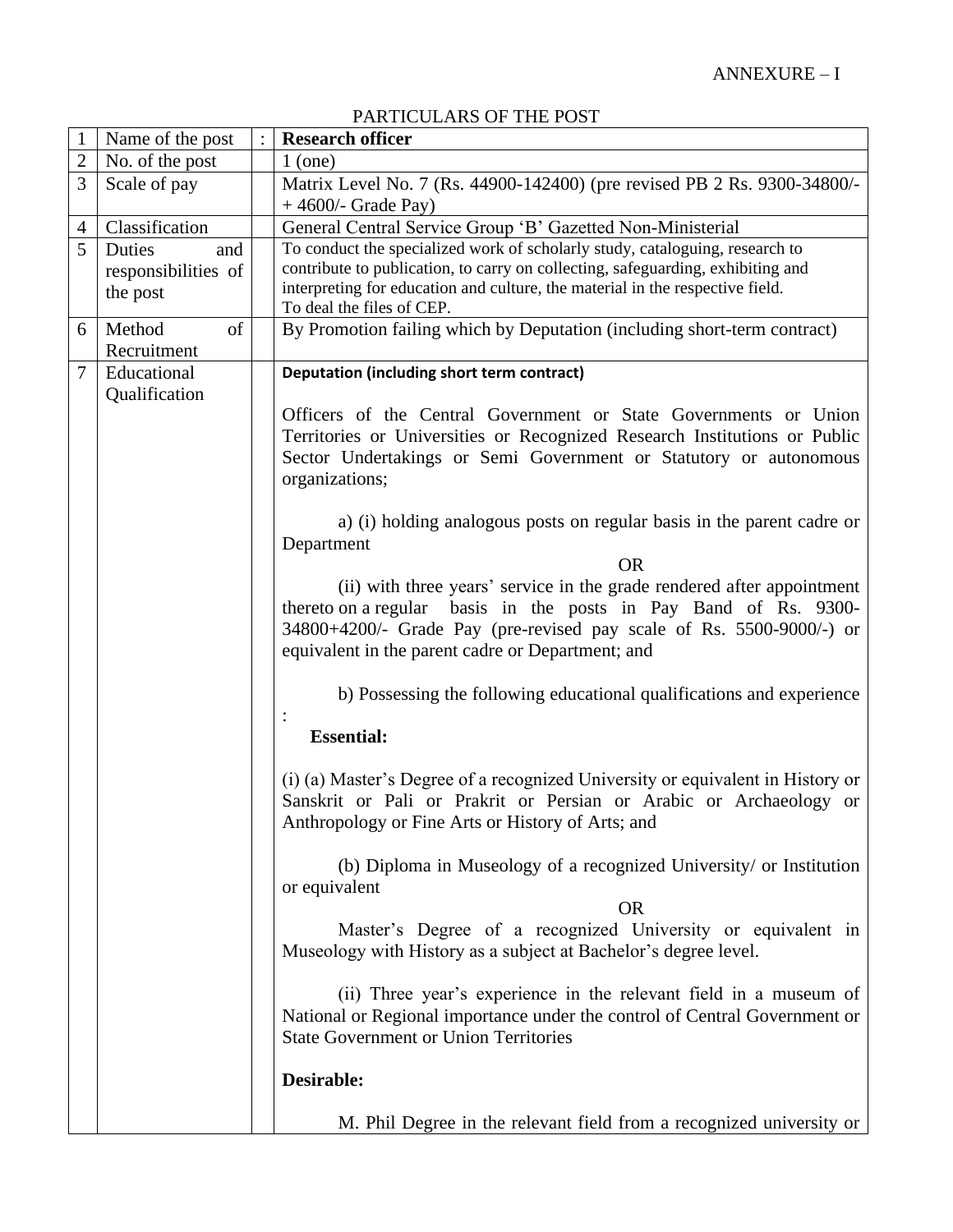| equivalent                                                                                                                                                                                                                                                                                                                        |
|-----------------------------------------------------------------------------------------------------------------------------------------------------------------------------------------------------------------------------------------------------------------------------------------------------------------------------------|
| Note 1: Period of deputation (including short term contract)<br>including the period of deputation (including short term contract) in<br>another ex-cadre post held immediately preceding this appointment<br>in the same or some other organization / department of the Central<br>Govt. shall ordinarily not exceed three years |
| <b>Note 2:</b> The departmental officers in the feeder category who are in<br>the direct line of promotion shall not be eligible for consideration for<br>appointment on deputation. Similarly, deputationists shall not be<br>eligible for consideration for appointment by promotion.                                           |
| <b>Note 3:</b> The maximum age limit for appointment by deputation<br>)including short term contract) shall be not exceeding 56 years as on<br>the closing date of receipt of applications                                                                                                                                        |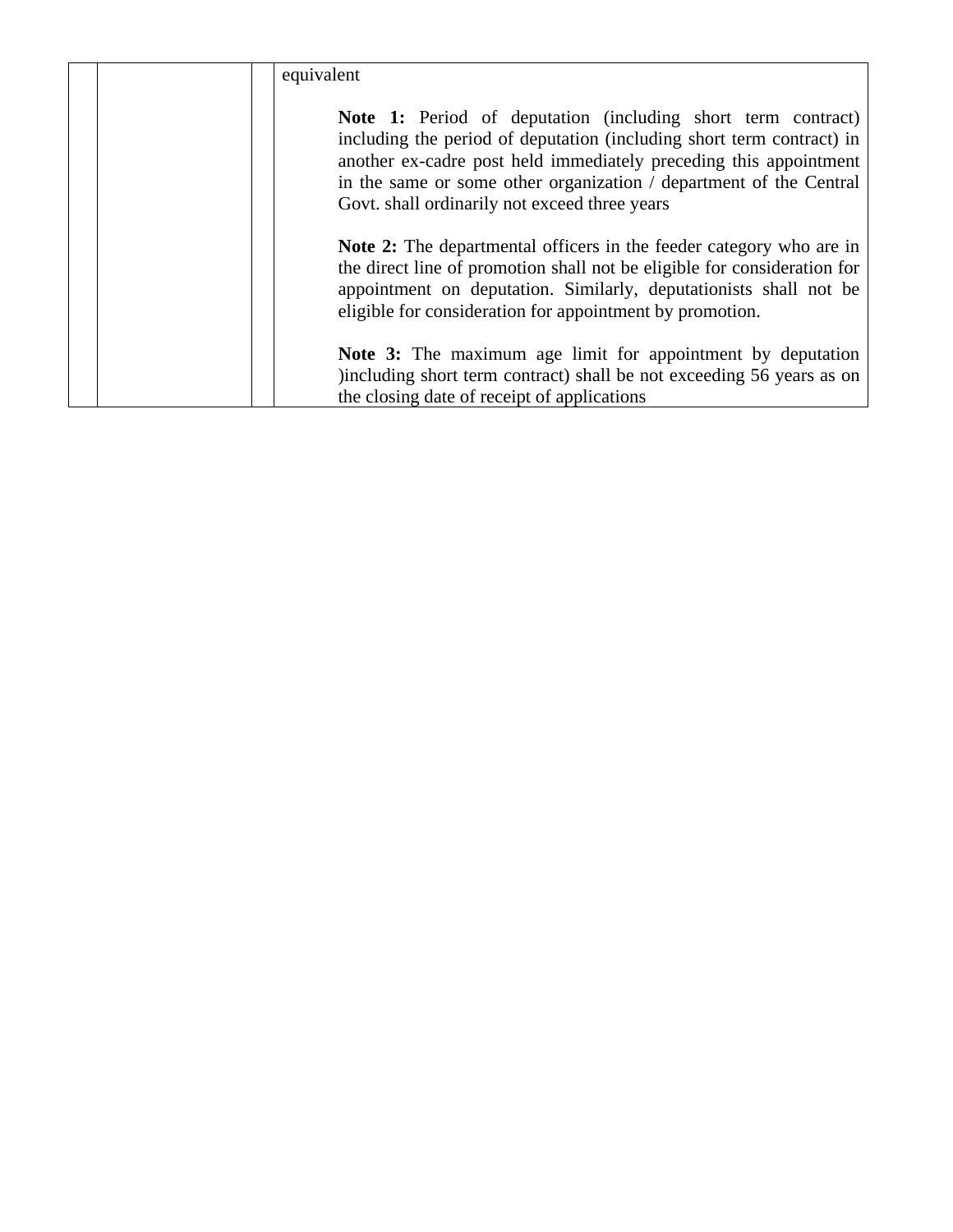#### **BIO-DATA/ CURRICULUM VITAE PROFORMA FOR FILLING UP THE POST OF RESEARCH OFFICER IN NATIONAL MUSEUM, NEW DELHI**

| 1. Name and Address (in Block Letters)<br>2. Date of Birth (in Christian era) |                                  |  |  |  |
|-------------------------------------------------------------------------------|----------------------------------|--|--|--|
| 3.i) Date of entry into service                                               |                                  |  |  |  |
| ii) Date of retirement under Central/State Government Rules                   |                                  |  |  |  |
| <b>4. Educational Qualifications</b>                                          |                                  |  |  |  |
| 5. Whether Educational and other qualifications required for                  |                                  |  |  |  |
| the post are satisfied. (If any qualification has been                        |                                  |  |  |  |
| treated as equivalent to the one prescribed in the Rules,                     |                                  |  |  |  |
| state the authority for the same)                                             |                                  |  |  |  |
| Qualifications/ Experience required as mentioned in the                       | <b>Qualifications/experience</b> |  |  |  |
| advertisement/vacancy circular                                                | possessed by the officer         |  |  |  |
| Deputation (including short term contract)                                    | Eligibility:-                    |  |  |  |
|                                                                               |                                  |  |  |  |
| Officers of the Central Government or State Governments                       |                                  |  |  |  |
| or Union Territories or Universities or Recognized Research                   |                                  |  |  |  |
| Institutions or Public Sector Undertakings or Semi                            | <b>Essential:</b>                |  |  |  |
| Government or Statutory or autonomous organizations;                          |                                  |  |  |  |
|                                                                               |                                  |  |  |  |
| a) (i) holding analogous posts on regular basis in the                        | Desirable:-                      |  |  |  |
| parent cadre or Department                                                    |                                  |  |  |  |
| <b>OR</b>                                                                     |                                  |  |  |  |
| (ii) with three years' service in the grade rendered                          |                                  |  |  |  |
| after appointment thereto on a regular<br>basis<br>in<br>the                  |                                  |  |  |  |
| posts in Pay Band of Rs. 9300-34800+4200/- Grade Pay                          |                                  |  |  |  |
| (pre-revised pay scale of Rs. 5500-9000/-) or equivalent in                   |                                  |  |  |  |
| the parent cadre or Department; and                                           |                                  |  |  |  |
|                                                                               |                                  |  |  |  |
| educational<br>b)<br>Possessing<br>the<br>following                           |                                  |  |  |  |
| qualifications and experience :                                               |                                  |  |  |  |
| <b>Essential:</b>                                                             |                                  |  |  |  |
|                                                                               |                                  |  |  |  |
| (i) (a) Master's Degree of a recognized University or                         |                                  |  |  |  |
| equivalent in History or Sanskrit or Pali or Prakrit or Persian               |                                  |  |  |  |
| or Arabic or Archaeology or Anthropology or Fine Arts or                      |                                  |  |  |  |
| History of Arts; and                                                          |                                  |  |  |  |
|                                                                               |                                  |  |  |  |
| Diploma in Museology of a recognized<br>(b)                                   |                                  |  |  |  |
| University/ or Institution or equivalent                                      |                                  |  |  |  |
| <b>OR</b>                                                                     |                                  |  |  |  |
| Master's Degree of a recognized University or                                 |                                  |  |  |  |
| equivalent in Museology with History as a subject at                          |                                  |  |  |  |
| Bachelor's degree level.                                                      |                                  |  |  |  |
|                                                                               |                                  |  |  |  |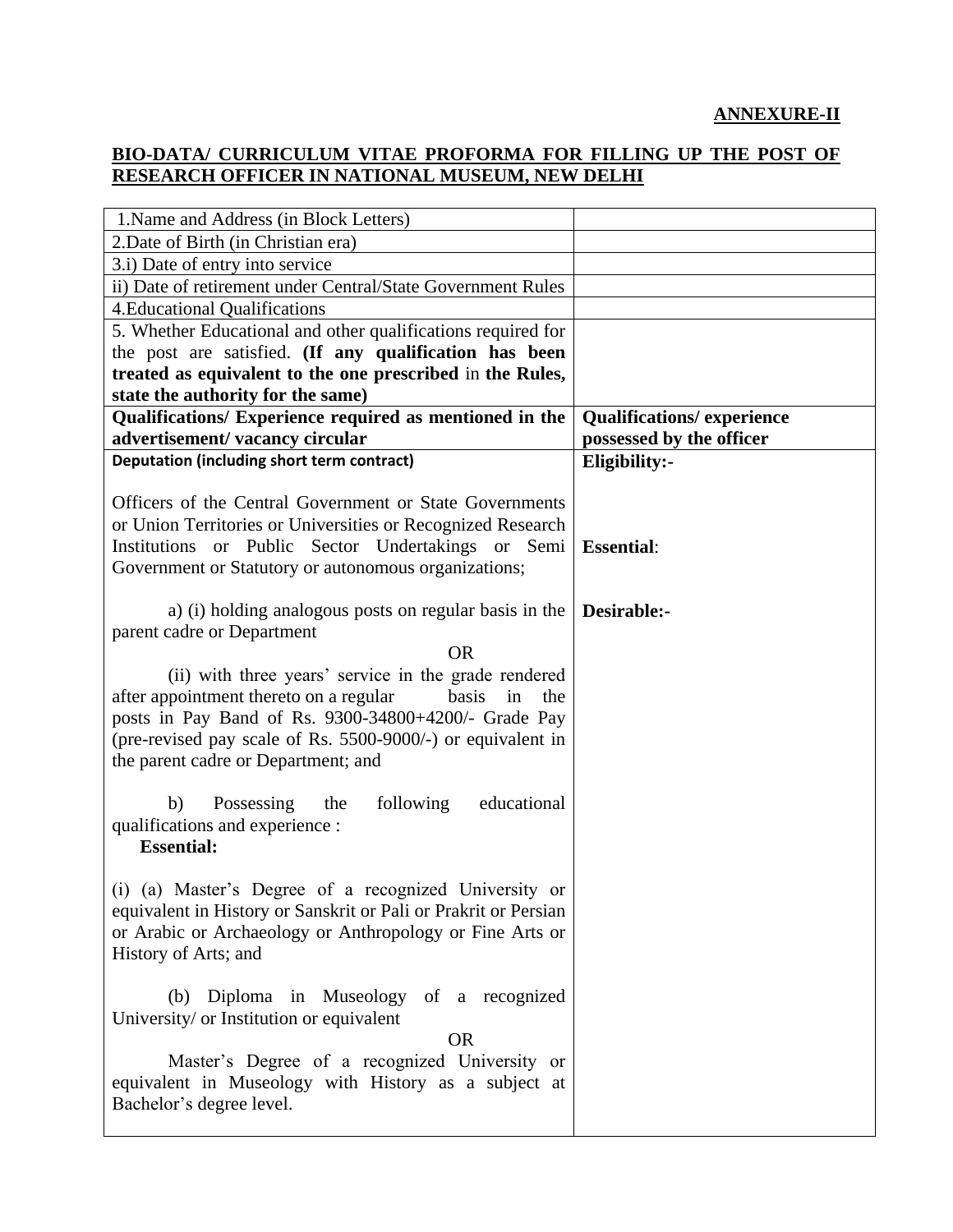| (ii) Three year's experience in the relevant field in a<br>museum of National or Regional importance under the                                                                                                                                                                                                                                 |  |  |  |  |  |  |
|------------------------------------------------------------------------------------------------------------------------------------------------------------------------------------------------------------------------------------------------------------------------------------------------------------------------------------------------|--|--|--|--|--|--|
| control of Central Government or State Government or<br><b>Union Territories</b>                                                                                                                                                                                                                                                               |  |  |  |  |  |  |
| Desirable:                                                                                                                                                                                                                                                                                                                                     |  |  |  |  |  |  |
| M. Phil Degree in the relevant field from a<br>recognized university or equivalent                                                                                                                                                                                                                                                             |  |  |  |  |  |  |
| <b>Note 1:</b> Period of deputation (including short term<br>contract) including the period of deputation<br>(including short term contract) in another ex-cadre<br>post held immediately preceding this appointment in<br>the same or some other organization / department of<br>the Central Govt. shall ordinarily not exceed three<br>years |  |  |  |  |  |  |
| Note 2: The departmental officers in the feeder<br>category who are in the direct line of promotion<br>eligible for consideration<br>shall<br>not be<br>for<br>appointment on deputation. Similarly, deputationists<br>not be eligible for consideration<br>shall<br>for<br>appointment by promotion.                                          |  |  |  |  |  |  |
| Note 3: The maximum age limit for appointment by<br>deputation )including short term contract) shall be<br>not exceeding 56 years as on the closing date of<br>receipt of applications                                                                                                                                                         |  |  |  |  |  |  |
| 5.1 Note: This column needs to be amplified to indicate Essential and Desirable Qualifications as                                                                                                                                                                                                                                              |  |  |  |  |  |  |
| mentioned in the RRs by the Administrative Ministry/Department/Office at the time of issue of                                                                                                                                                                                                                                                  |  |  |  |  |  |  |
| Circular and issue of Advertisement in the Employment News.                                                                                                                                                                                                                                                                                    |  |  |  |  |  |  |
| 5.2 In the case of Degree and Post Graduate Qualifications Elective/ main subjects and subsidiary                                                                                                                                                                                                                                              |  |  |  |  |  |  |
| subjects may be indicated by the candidate.                                                                                                                                                                                                                                                                                                    |  |  |  |  |  |  |
| 6. Please state clearly whether in the light of entries made                                                                                                                                                                                                                                                                                   |  |  |  |  |  |  |
| above, you meet the requisite<br>Essential<br>you<br>by<br>Qualifications and work experience of the post.                                                                                                                                                                                                                                     |  |  |  |  |  |  |
| 6.1 Note: Rorrowing Departments are to provide their specific comments/ views confirming                                                                                                                                                                                                                                                       |  |  |  |  |  |  |

**6.1 Borrowing Departments are to provide their specific comments/ views confirming the relevant Essential Qualification/ Work experience possessed by the Candidate (as indicated in the Bio-data) with reference to the post applied.**

7. Details of Employment, in chronological order. **Enclose a separate sheet duly authenticated by your signature, if the space below is insufficient.**

| Office/Institution   Post held on   From |               | To | $P_{\rm av}$ |                   | Band and Nature of Duties                 |  | (in  |
|------------------------------------------|---------------|----|--------------|-------------------|-------------------------------------------|--|------|
|                                          | regular basis |    | Grade        | $Pay/Pay$ detail) |                                           |  |      |
|                                          |               |    |              |                   | Scale of the post highlighting experience |  |      |
|                                          |               |    | held         |                   | on regular required for the               |  | post |
|                                          |               |    | basis        |                   | applied for                               |  |      |
|                                          |               |    |              |                   |                                           |  |      |

\* Important: Pay-band and Grade Pay granted under ACP/MACP are personal to the officer and therefore, should not be mentioned. Only Pay Band and Grade Pay/ Pay scale of the post held on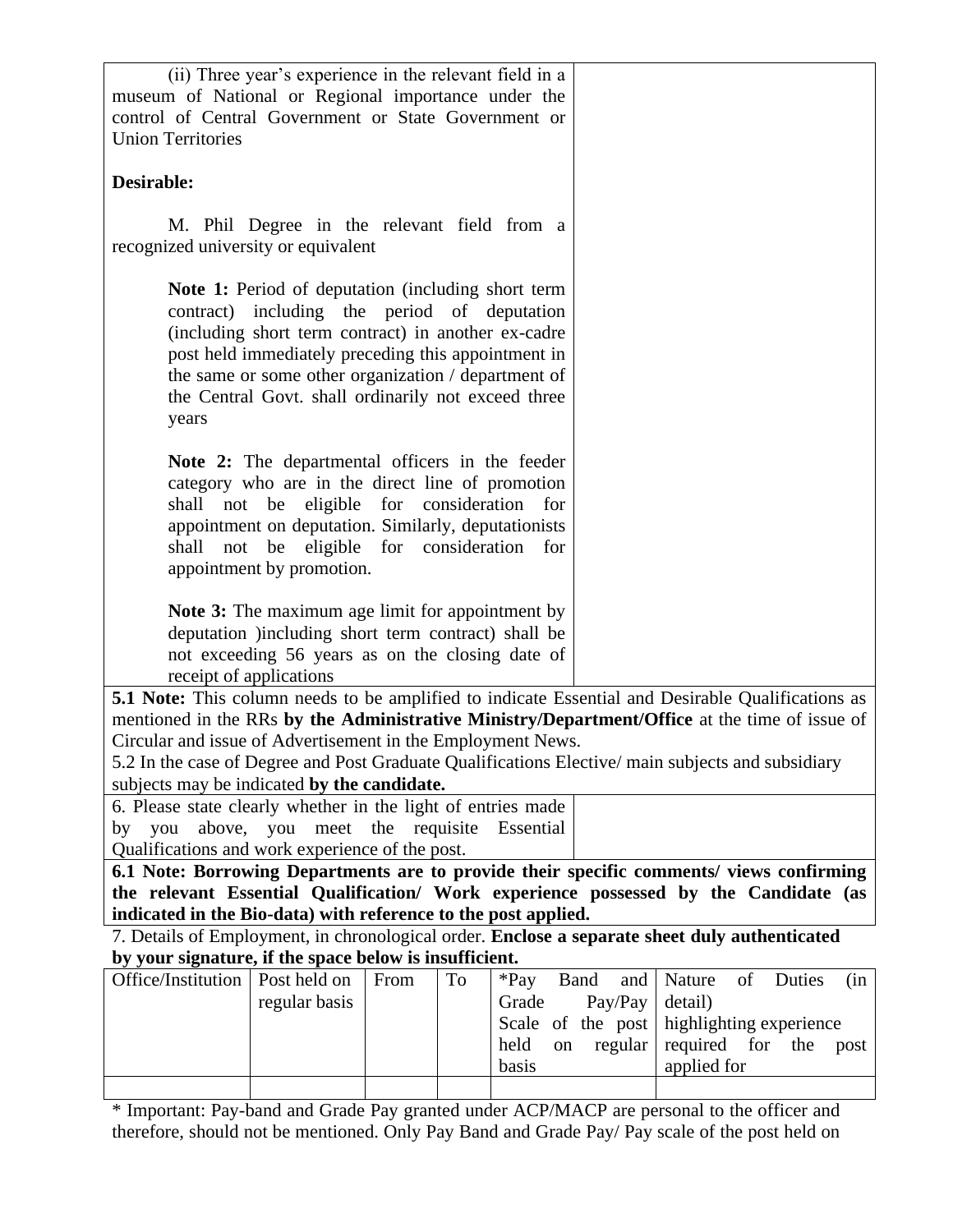regular basis to be mentioned. Details of ACP/MACP with present Pay Band and Grade Pay where such benefits have been drawn by the Candidate may be indicated as below;

| Office/Institution | Pay, Pay Band, and Grade Pay drawn | l From |  |
|--------------------|------------------------------------|--------|--|
|                    | under ACP / MACP Scheme            |        |  |

|                                          |                                                                                                    | 8. Nature of present employment i.e. Adhoc or Temporary                                 |                |                         |                  |  |
|------------------------------------------|----------------------------------------------------------------------------------------------------|-----------------------------------------------------------------------------------------|----------------|-------------------------|------------------|--|
| or Quasi-Permanent or Permanent          |                                                                                                    |                                                                                         |                |                         |                  |  |
|                                          |                                                                                                    | 9. In case the present employment is held on                                            |                |                         |                  |  |
| deputation/contract basis, please state- |                                                                                                    |                                                                                         |                |                         |                  |  |
| a) The date of                           |                                                                                                    | b) Period of appointment                                                                | c) Name of the |                         | d) Name of the   |  |
| initial                                  |                                                                                                    | on deputation/                                                                          | parent         |                         | post and Pay of  |  |
| appointment                              | contract                                                                                           |                                                                                         |                | office/organization     | the post held in |  |
|                                          |                                                                                                    |                                                                                         | to             | which<br>the            | substantive      |  |
|                                          |                                                                                                    |                                                                                         |                | applicant belongs       | capacity in the  |  |
|                                          |                                                                                                    |                                                                                         |                |                         | parent           |  |
|                                          |                                                                                                    |                                                                                         |                |                         | organization     |  |
|                                          |                                                                                                    | 9.1 Note: In case of Officers already on deputation, the applications of such           |                |                         |                  |  |
|                                          |                                                                                                    | officers should be forwarded by the parent cadre/ Department along with Cadre           |                |                         |                  |  |
|                                          |                                                                                                    | Clearance, Vigilance Clearance and Integrity certificate.                               |                |                         |                  |  |
|                                          |                                                                                                    | <b>9.2 Note:</b> Information under Column $9(c)$ & (d) above must be given in all cases |                |                         |                  |  |
|                                          |                                                                                                    | where a person is holding a post on deputation outside the cadre/organization but       |                |                         |                  |  |
|                                          |                                                                                                    | still maintaining a lien in his parent cadre/ organization                              |                |                         |                  |  |
|                                          |                                                                                                    | 10. If any post held on Deputation in the past by the                                   |                |                         |                  |  |
|                                          |                                                                                                    | applicant, date of return from the last deputation and other                            |                |                         |                  |  |
| details.                                 |                                                                                                    |                                                                                         |                |                         |                  |  |
| 11. Additional details about present     |                                                                                                    |                                                                                         |                |                         |                  |  |
| employment:                              |                                                                                                    |                                                                                         |                |                         |                  |  |
| Please state whether working under       |                                                                                                    |                                                                                         |                |                         |                  |  |
| (indicate the name of your employer      |                                                                                                    |                                                                                         |                |                         |                  |  |
| against the relevant column)             |                                                                                                    |                                                                                         |                |                         |                  |  |
| a) Central Government                    |                                                                                                    |                                                                                         |                |                         |                  |  |
| b) State Government                      |                                                                                                    |                                                                                         |                |                         |                  |  |
| c) Autonomous Organization               |                                                                                                    |                                                                                         |                |                         |                  |  |
| d) Government Undertaking                |                                                                                                    |                                                                                         |                |                         |                  |  |
| e) Universities                          |                                                                                                    |                                                                                         |                |                         |                  |  |
| f) Others                                |                                                                                                    |                                                                                         |                |                         |                  |  |
|                                          |                                                                                                    | 12. Please state whether you are working in the same                                    |                |                         |                  |  |
|                                          |                                                                                                    | Department and are in the feeder grade or feeder to feeder                              |                |                         |                  |  |
| grade.                                   |                                                                                                    |                                                                                         |                |                         |                  |  |
|                                          |                                                                                                    | 13. Are you in Revised Scale of Pay? If yes, give the date                              |                |                         |                  |  |
|                                          |                                                                                                    | from which the revision took place and also indicate the                                |                |                         |                  |  |
| pre-revised scale                        |                                                                                                    |                                                                                         |                |                         |                  |  |
|                                          |                                                                                                    | 14. Total emoluments per month now drawn                                                |                |                         |                  |  |
| Basis Pay in the PB<br>Grade Pay         |                                                                                                    |                                                                                         |                | <b>Total Emoluments</b> |                  |  |
|                                          |                                                                                                    |                                                                                         |                |                         |                  |  |
|                                          |                                                                                                    |                                                                                         |                |                         |                  |  |
|                                          | 15. In case the applicant belongs to an Organization which is not following the Central Government |                                                                                         |                |                         |                  |  |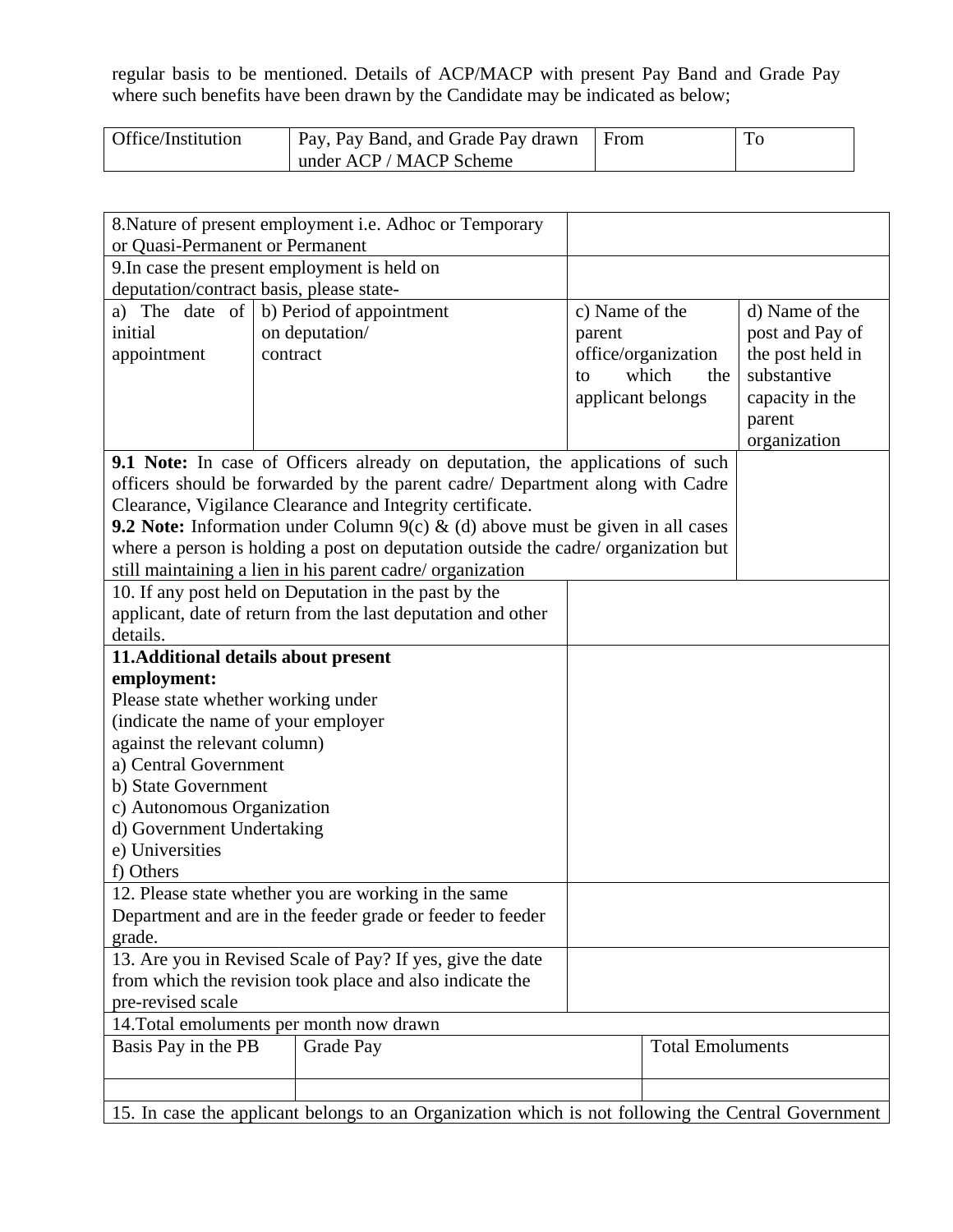| Pay-scales, the latest salary slip issued by the Organization showing the following details may be |                                 |                  |                         |
|----------------------------------------------------------------------------------------------------|---------------------------------|------------------|-------------------------|
| enclosed.                                                                                          |                                 |                  |                         |
| Basic Pay with Scale of Pay                                                                        | Pay/interim<br>Dearness         | relief<br>/other | <b>Total Emoluments</b> |
| and rate of increment                                                                              | Allowances etc., (with break-up |                  |                         |
|                                                                                                    | details)                        |                  |                         |
|                                                                                                    |                                 |                  |                         |
| 16. A Additional information, if any, relevant to the post                                         |                                 |                  |                         |
| you applied for in support of your suitability for the post.                                       |                                 |                  |                         |
| (This among other things may provide information with                                              |                                 |                  |                         |
| regard to (i) additional academic qualifications                                                   | (ii)                            |                  |                         |
| professional training and (iii) work experience over and                                           |                                 |                  |                         |
| above prescribed in the Vacancy Circular / Advertisement)                                          |                                 |                  |                         |
| (Note: Enclose a separate sheet, if the space is                                                   |                                 |                  |                         |
| insufficient)                                                                                      |                                 |                  |                         |
| <b>16.B Achievements:</b>                                                                          |                                 |                  |                         |
| The candidates are requested to indicate information with                                          |                                 |                  |                         |
| regard to;                                                                                         |                                 |                  |                         |
| (i) Research publications and reports and special projects                                         |                                 |                  |                         |
| (ii) Awards/Scholarships/Official Appreciation                                                     |                                 |                  |                         |
| (iii) Affiliation with the professional                                                            |                                 |                  |                         |
| bodies/institutions/societies and;                                                                 |                                 |                  |                         |
| (iv) Patents registered in own name or achieved for the                                            |                                 |                  |                         |
| organization                                                                                       |                                 |                  |                         |
| (v) Any research/innovative measure involving official                                             |                                 |                  |                         |
| recognition                                                                                        |                                 |                  |                         |
| vi) Any other information.                                                                         |                                 |                  |                         |
| (Note: Enclose a separate sheet if the space is                                                    |                                 |                  |                         |
| insufficient)                                                                                      |                                 |                  |                         |
| 17. Please state whether you are applying for deputation                                           |                                 |                  |                         |
| (ISTC)/Absorption/Re-employment Basis. #                                                           |                                 |                  |                         |
| (Officers under Central/State Governments                                                          |                                 |                  |                         |
| eligible for "Absorption". Candidates of non- Government                                           |                                 |                  |                         |
| Organizations are eligible only for Short Term Contract)                                           |                                 |                  |                         |
| # (The option of 'STC' / 'Absorption'/Re-employment' are                                           |                                 |                  |                         |
| available only if the vacancy circular specially mentioned                                         |                                 |                  |                         |
| recruitment by "STC" or "Absorption" or "Re-                                                       |                                 |                  |                         |
| employment").                                                                                      |                                 |                  |                         |
| 18. Whether belongs to SC/ST                                                                       |                                 |                  |                         |

I have carefully gone through the vacancy circular/advertisement and I am well aware that the information furnished in the Curriculum Vitae duly supported by the documents in respect of Essential Qualification/ Work Experience submitted by me will also be assessed by the Selection Committee at the time of selection for the post. The information/ details provided by me are correct and true to the best of my knowledge and no material fact having a bearing on my selection has been suppressed/ withheld.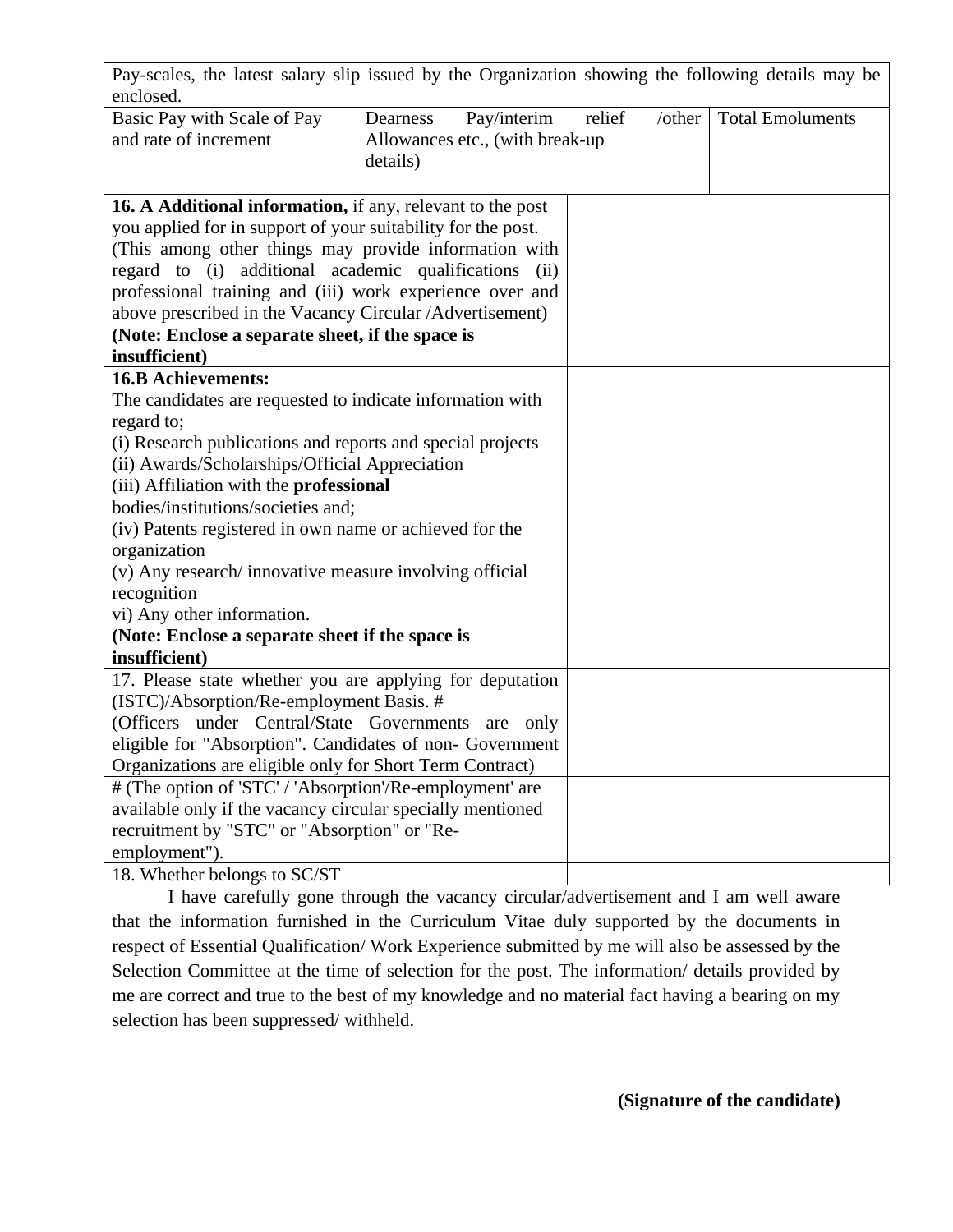Date---------------

# **Certification by the Employer/ Cadre Controlling Authority**

The information/ details provided in the above application by the applicant are true and correct as per the facts available on records. He/she possesses educational qualifications and experience mentioned in the vacancy Circular. If selected, he/she will be relieved immediately.

# **2. Also certified that;**

i) There is no vigilance or disciplinary case pending/ contemplated against Shri/Smt.

ii) His/ Her integrity is certified.

iii) His/ Her CR Dossier in original is enclosed/photocopies of the ACRs for the last 5 years duly attested by an officer of the rank of Under Secretary of the Govt. of India or above are enclosed.

iv) No major/ minor penalty has been imposed on him/ her during the last 10 years **Or** A list of major/ minor penalties imposed on him/ her during the last 10 years is enclosed. (As the case may be)

> **Countersigned ----------------------------- (Employer/ Cadre Controlling Authority with Seal**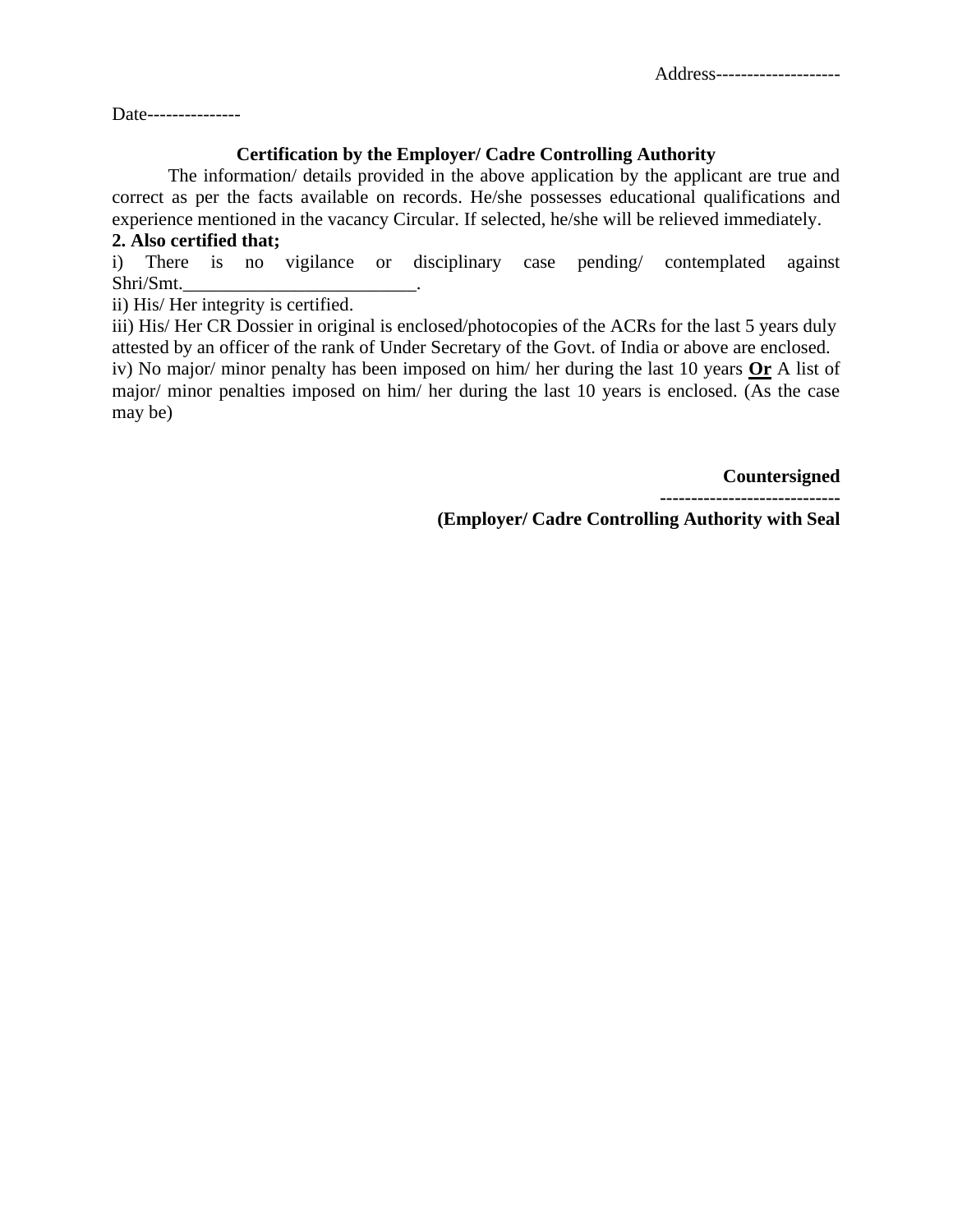#### No. F. 2-9/2008 – NM Government of India Ministry of Culture National Museum Janpath, New Delhi – 110011

To

General Manager and Chief Editor Employment News 7 th Floor, Soochna Bhawan CGO Complex, New Delhi – 110003

Sub:- **Publishing advertisement for filling-up the post of Research officer, Group 'B', Gazetted, Non-Ministerial in the Matrix Level No. 7 (Rs. 44900-142400/-) (pre revised PB 2 Rs. 9300-34800/- + 4600/- Grade Pay) by Deputation (including shortterm contract) in the National Museum, Janpath, New Delhi 110011 – reg.**

Sir/Madam,

I am directed to enclose herewith an advertisement for filling-up the post of Research officer, Group 'B', Gazetted, Non-Ministerial in the Matrix Level No. 7 (Rs. 44900-142400/-) (pre revised PB 2 Rs. 9300-34800/-  $+$  4600/- Grade Pay) by Deputation (including short-term contract) in the National Museum, Janpath, New Delhi 110011 with the request to make necessary arrangement to publish the same in the coming edition of Employment News.

An early action will highly be appreciated

Encl: As above

Yours faithfully,

(Dr Arvind Rautela) Administrative Officer National Museum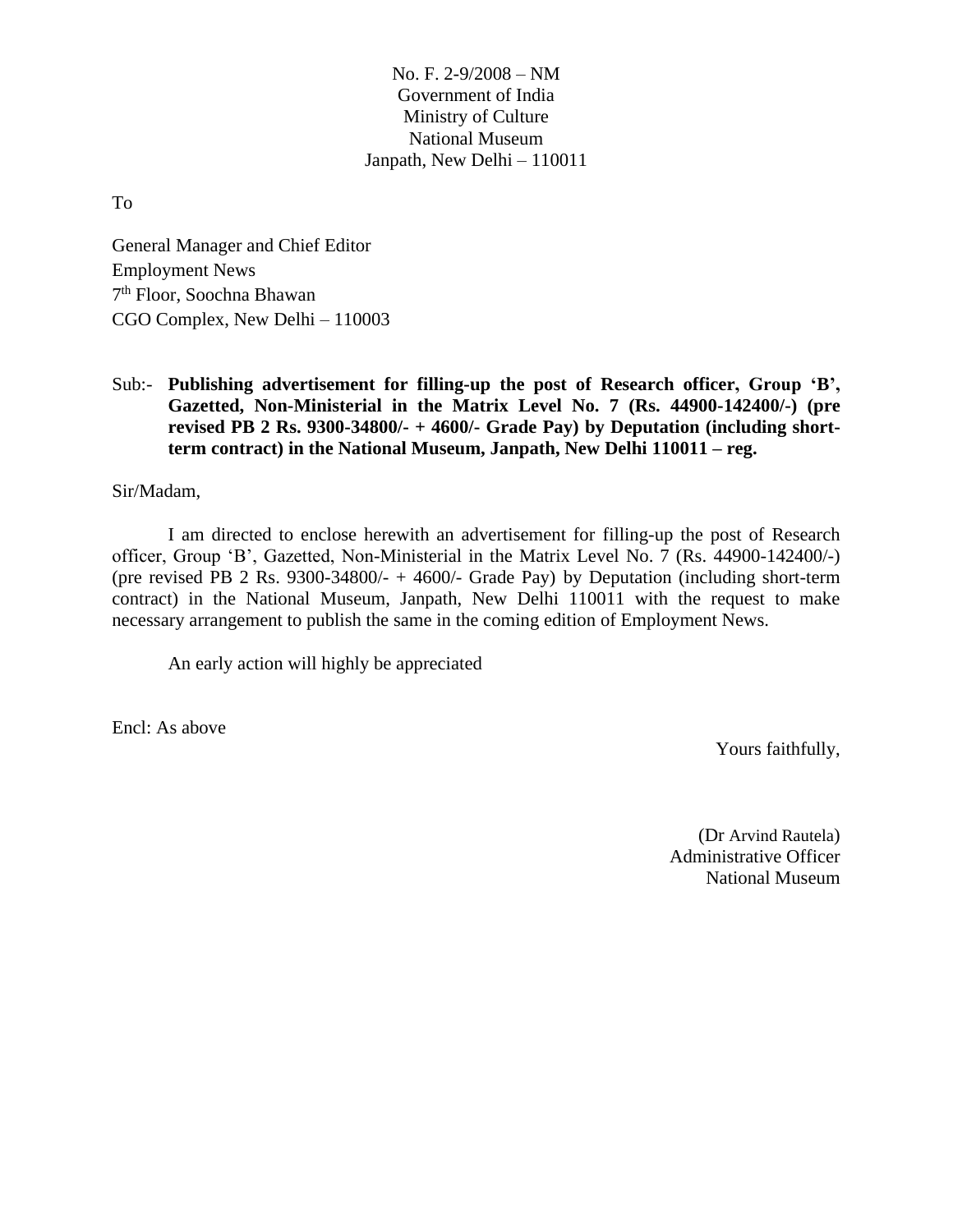No. F. 2-9/2008 – NM Government of India Ministry of Culture Shastri Bhawan, New Delhi – 110001

To

Chief Secretariates of All State: Governments and Union Territories.

# **Sub:- Filling up the post of Research officer, Group 'B', Gazetted, Non-Ministerial in the Matrix Level No. 7 (Rs. 44900-142400/-) (pre revised PB 2 Rs. 9300-34800/- + 4600/- Grade Pay) by Deputation (including short-term contract) in the National Museum, New Delhi under the Ministry of Culture, Govt. of India.**

Sir,

I am directed to say that it is proposed to prepare a panel for filling up the post of Research officer, Group 'B', Gazetted, Non-Ministerial in the Matrix Level No. 7 (Rs. 44900- 142400) (pre revised PB 2 Rs. 9300-34800/- + 4600/- Grade Pay) by Deputation (including short-term contract) in the National Museum, New Delhi, a subordinate office under the Ministry of Culture from the Officers under the Central Govt. / State Govt. / Universities / Statutory or Autonomous Organizations.

2. Detailed particulars, eligibility requirements etc. in respect of the post are enclosed (Annexure-I). Persons selected on deputation basis will be entitled to the normal deputation terms as admissible under the Central Govt. Rules in force from time to time. The period of deputation (including short term contract) including the period of deputation (including short term contract) in another ex-cadre post held immediately preceding this appointment in the same or some other organization or department shall ordinarily not exceed three years.

3. The maximum age limit for the candidates for appointment should not exceed 56 years as on the closing date fixed for the receipt of applications.

4. It is requested that particulars of eligible and willing officers working in your departments/ Institution, duly verified and counter signed by the employer may be forwarded through proper channel in the attached proforma (Annexure  $-$  II) along with their up to date Confidential Report dossiers or Photocopy of APARs duly attested by officers not below the rank of Under Secretary on each page for the last five years and Integrity Certificate / Vigilance Clearance and Penalty Statement imposed during the last ten years so as to reach this office within 45 days from the date of publication of this circular in the Employment News / Rozgar Samachar. The applications may be sent at the following address:

Dr. Arvind Rautela Administrative Officer National Museum, Janpath, New Delhi New Delhi – 110001

5. A candidate who applies for the post will not be allowed to withdraw his/ her candidature subsequently.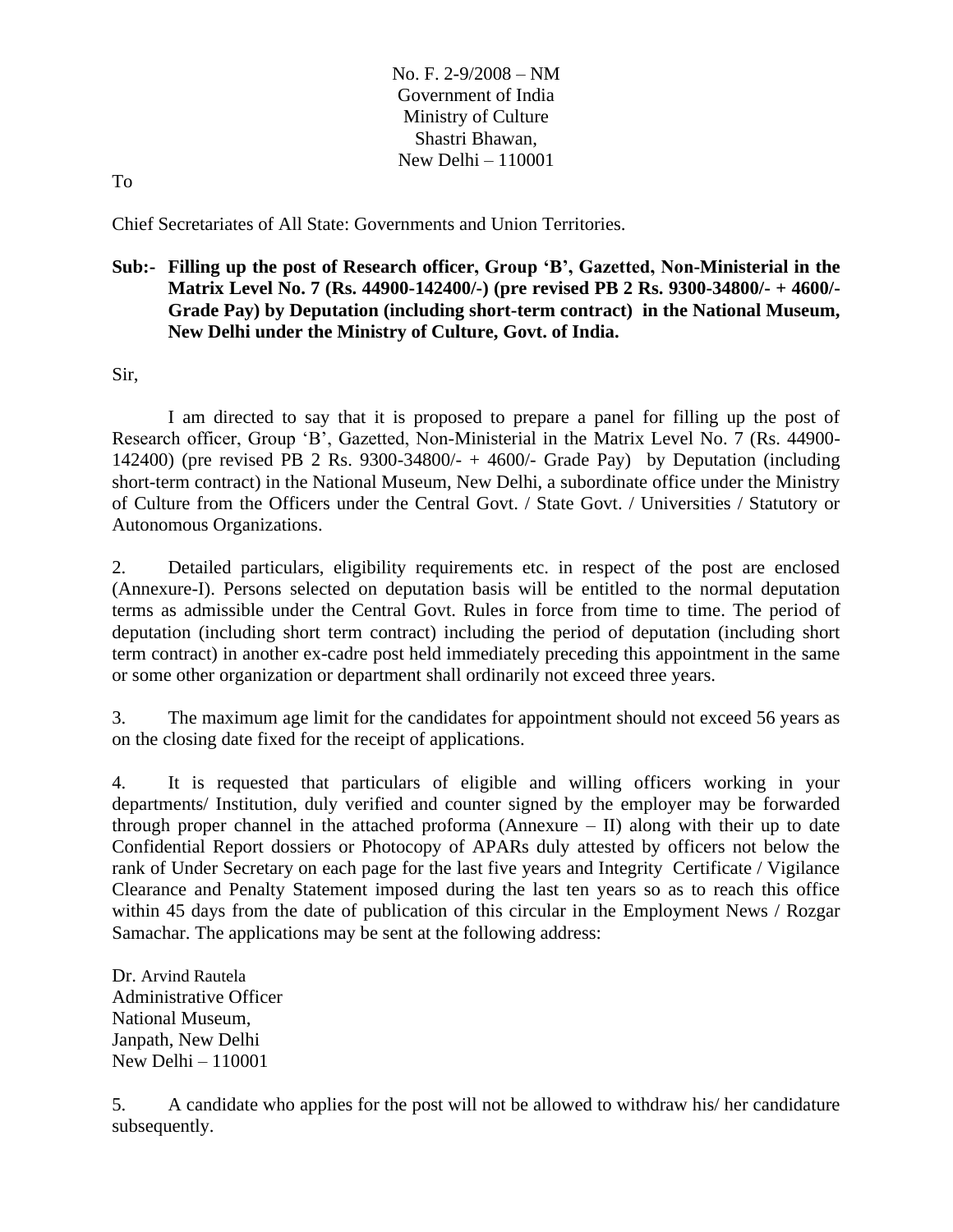6. Applications received without up-to-date Confidential Reports/ Vigilance Clearance/ Integrity Certificates or otherwise found incomplete or received after the last date of application will not be entertained.

Yours faithfully,

(Dr. Arvind Rautela) Administrative Officer National Museum, Janpath, New Delhi Tel. No. 011-3019272

**To**

- 1. Under Secretary (M-I), Ministry of Culture, Shastri Bhawan, New Delhi for display in the Notice Board of the Ministry and for uploading it on the website of the Ministry of Culture.
- 2. All the Ministries / Departments of Govt. of India with the request for further circulation of vacancy among all the attached / statutory or Autonomous Organizations under their control.
- 3. The Editor, Employment News (Advt.) Employment News, East Block IV, level V, R. K. Puram, New Delhi – 110066 along with a gist of circular (in English and Hindi) with a request to publish in the Employment News / Rozgar Samachar/ A cutting of advertisement may be also supplied to this Ministry. (through National Museum)
- 4. Director General, (Doordarshan), Doordarshan Bhawan, Copernicus Marg, New Delhi 110001 with a request to telecast the vacancy in the Employment News Bulletin.
- 5. Director General (Resettlement Division), Ministry of Defense, West Block IV, Wing I, R. K. Puram, New Delhi for wide publicity among eligible officers.
- 6. All attached / Subordinate Offices/ Autonomous Organizations under Ministry of Culture.
- 7. Registrars of all Universities in India for publicity.
- 8. Cross Section for placing on the website of the National Museum.